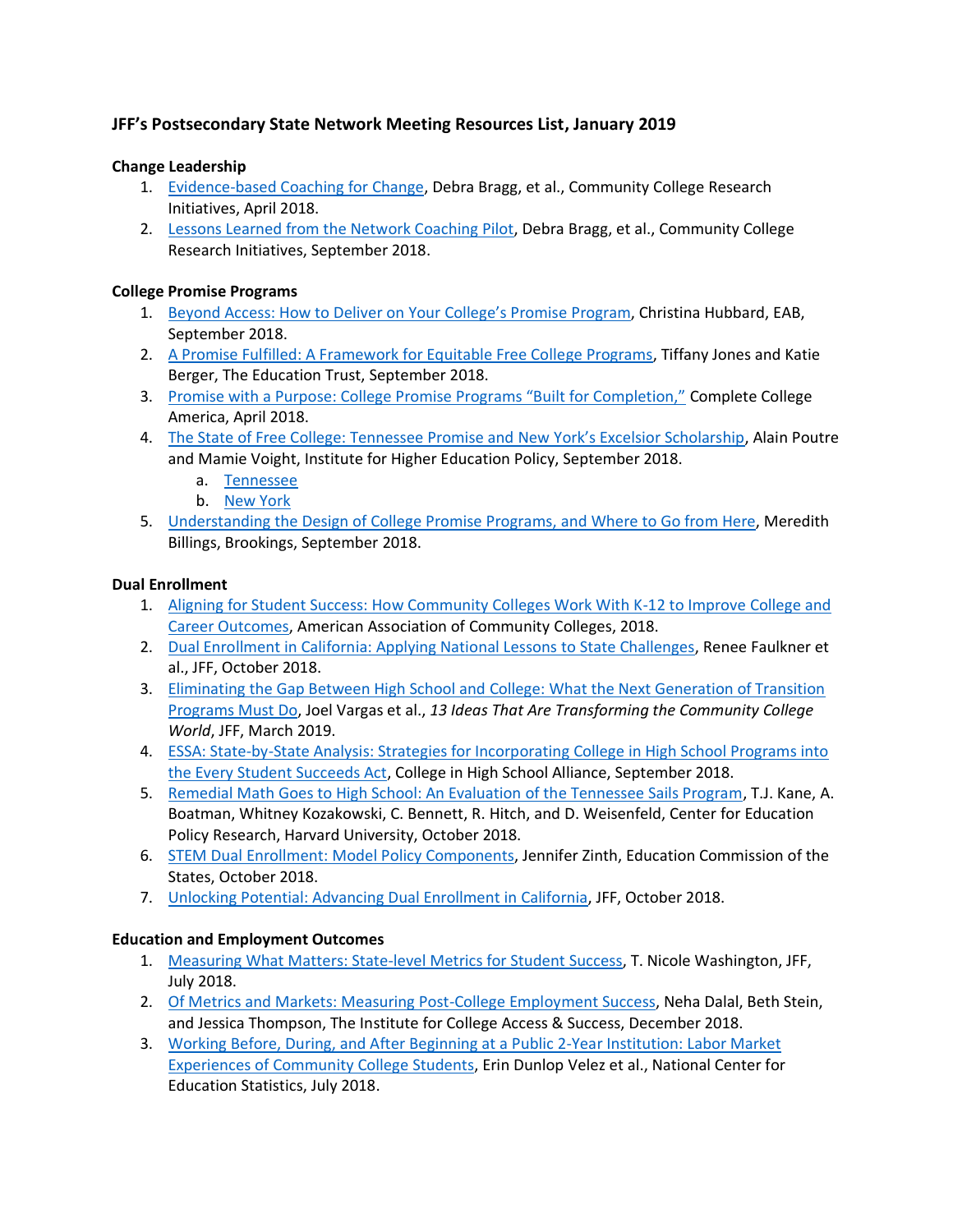**Equity**

- 1. [Are today's inequalities limiting tomorrow's opportunities?](https://equitablegrowth.org/research-paper/are-todays-inequalities-limiting-tomorrows-opportunities/), Elisabeth Jacobs and Liz Hipple, Washington Center for Equitable Growth, October 2018.
- 2. [Balancing Work and Learning: Implications for Low-Income Students,](https://1gyhoq479ufd3yna29x7ubjn-wpengine.netdna-ssl.com/wp-content/uploads/Low-Income-Working-Learners-FR.pdf) Anthony P. Carnevale and Nicole Smith, Georgetown University Center on Education and the Workforce, 2018.
- 3. [Community Colleges: The Original Higher Education Disrupter,](https://www.tandfonline.com/doi/full/10.1080/00091383.2018.1509632?src=recsys) Gail O. Mellow, Change: The Magazine of Higher Learning, October 2018.
- 4. Credential Production by Field and Labor Market Alignment at Minority-Serving Institutions: A [Descriptive Analysis,](https://ccrc.tc.columbia.edu/publications/credential-production-minority-serving-institutions.html) Nikki Edgecombe and Jasmine Sanders, Community College Research Center, September 2018.
- 5. [General Education: The Front Lines of Equity and Inclusion at a Midsize Public University,](https://muse.jhu.edu/article/703256) Ed Klonoski et al., *The Journal of General Education*, 2017.
- 6. [How Your School Affects Where You Live,](https://www.economicmodeling.com/how-your-school-affects-where-you-live/) Emsi.
- 7. [Improving Attainment: Making Equity Part of Your State's Postsecondary Planning](https://cue.usc.edu/files/2017/02/Making-Equity-Part-of-Your-State%E2%80%99s-Postsecondary-Planning_Final_Web.pdf), *Center for Urban Education*, USC Rossier School of Education, 2017.
- 8. [Improving Community College Completion Rates by Addressing Structural and Motivational](https://www.brookings.edu/research/community-college-completion-rates-structural-and-motivational-barriers/)  [Barriers,](https://www.brookings.edu/research/community-college-completion-rates-structural-and-motivational-barriers/) Elizabeth Mann Levesque, Brookings, October 2018.
- 9. [In Their Own Words: Higher Education, DACA, and TPS,](https://www.thedream.us/wp-content/uploads/2018/10/TheDream.US-In-Their-Own-Words-Report-Oct-2018-1-2.pdf) TheDream.US, October 2018.
- 10. [Indicators of Higher Education Equity in the United States 2018 Historical Trends Report,](https://files.eric.ed.gov/fulltext/ED583543.pdf) The Pell Institute and PennAHEAD, 2018.
- 11. [Is your State Serving Black Students?,](https://www.insidehighered.com/news/2018/09/25/new-report-grades-states-public-universities-black-student-enrollment-representation) Jeremy Bauer-Wolf, *Inside Higher Ed*, September 2018.
- 12. [Our Separate and Unequal Public Colleges: How Public Colleges Reinforce White Racial Privilege](https://1gyhoq479ufd3yna29x7ubjn-wpengine.netdna-ssl.com/wp-content/uploads/SAUStates_FR.pdf)  [and Marginalize Black and Latino Students,](https://1gyhoq479ufd3yna29x7ubjn-wpengine.netdna-ssl.com/wp-content/uploads/SAUStates_FR.pdf) Anthony Carnevale et al., Georgetown University Center on Education and the Workforce, 2018.
- 13. [Paying More and Getting Less: How Nondegree Credentials Reflect Labor Market Inequality](https://www.newamerica.org/education-policy/reports/paying-more-and-getting-less/)  [Between Men and Women,](https://www.newamerica.org/education-policy/reports/paying-more-and-getting-less/) Lul Tesfai et al., New America, September 2018.
- 14. [Postsecondary Equity through the Lens of Policy Change,](https://www.tandfonline.com/doi/full/10.1080/00091383.2018.1509630) Michelle Asha Cooper and Lacey Leegwater, *Change: The Magazine of Higher Learning*, October 2018.
- 15. [Reclaiming Racial Justice in Equity,](https://www.tandfonline.com/doi/full/10.1080/00091383.2018.1509623?src=recsys) Estrela Mara Bensimon, *Change: The Magazine of Higher Learning*, October 2018.
- 16. [States Attempt Closing Racial Gaps to Improve Communication,](https://www.insidehighered.com/news/2018/08/21/states-showing-some-progress-closing-racial-equity-gaps) Ashley A. Smith, *Inside Higher Ed*, August 2018.
- 17. [Universal Global Learning, Inclusive Excellence, and the Purpose of Higher Education,](https://www.aacu.org/peerreview/2018/Winter/FIU) Stephanie Doscher and Hilary Landorf, *Peer Review*, Association of American Colleges & Universities, Winter 2018.
- 18. [When a Chief Diversity Officer is Not Enough,](https://www.chronicle.com/article/When-a-Chief-Diversity-Officer/244528) Julia Piper, *The Chronical of Higher Education*, September 2018.

# **Guided Pathways**

- 1. [Better Together: Career and Guided Pathways,](https://www.clasp.org/sites/default/files/publications/2018/09/2018careerandguidedpathways.pdf) Judy Mortrude, CLASP, September 2018.
- 2. [Building Guided Pathways to Community College Student Success: Promising Practices and Early](https://ccrc.tc.columbia.edu/media/k2/attachments/building-guided-pathways-community-college-student-success.pdf)  [Evidence From Tennessee,](https://ccrc.tc.columbia.edu/media/k2/attachments/building-guided-pathways-community-college-student-success.pdf) Davis Jenkins et al., Community College Research Center, September 2018.
- 3. [Effective Pathways Depend on Collaboration: An Analysis of State Policy to Foster Cross-System](https://jfforg-prod-prime.s3.amazonaws.com/media/documents/Effective_Pathways_Depend_on_Collaboration.pdf)  [Collaboration and Ensure Strong Pathways,](https://jfforg-prod-prime.s3.amazonaws.com/media/documents/Effective_Pathways_Depend_on_Collaboration.pdf) Grant Blume and Ling Yeh, JFF, July 2018.
- 4. [Guided Pathways Resource Center,](https://www.pathwaysresources.org/) American Association of Community Colleges, 2018.
- 5. [One Degree: Collaborating with Community College Partners for Student Success,](https://www.aacu.org/peerreview/2018/Summer/CSU) Geoffrey Buhi et al, *Peer Review*, Association of American Colleges & Universities, Summer 2018.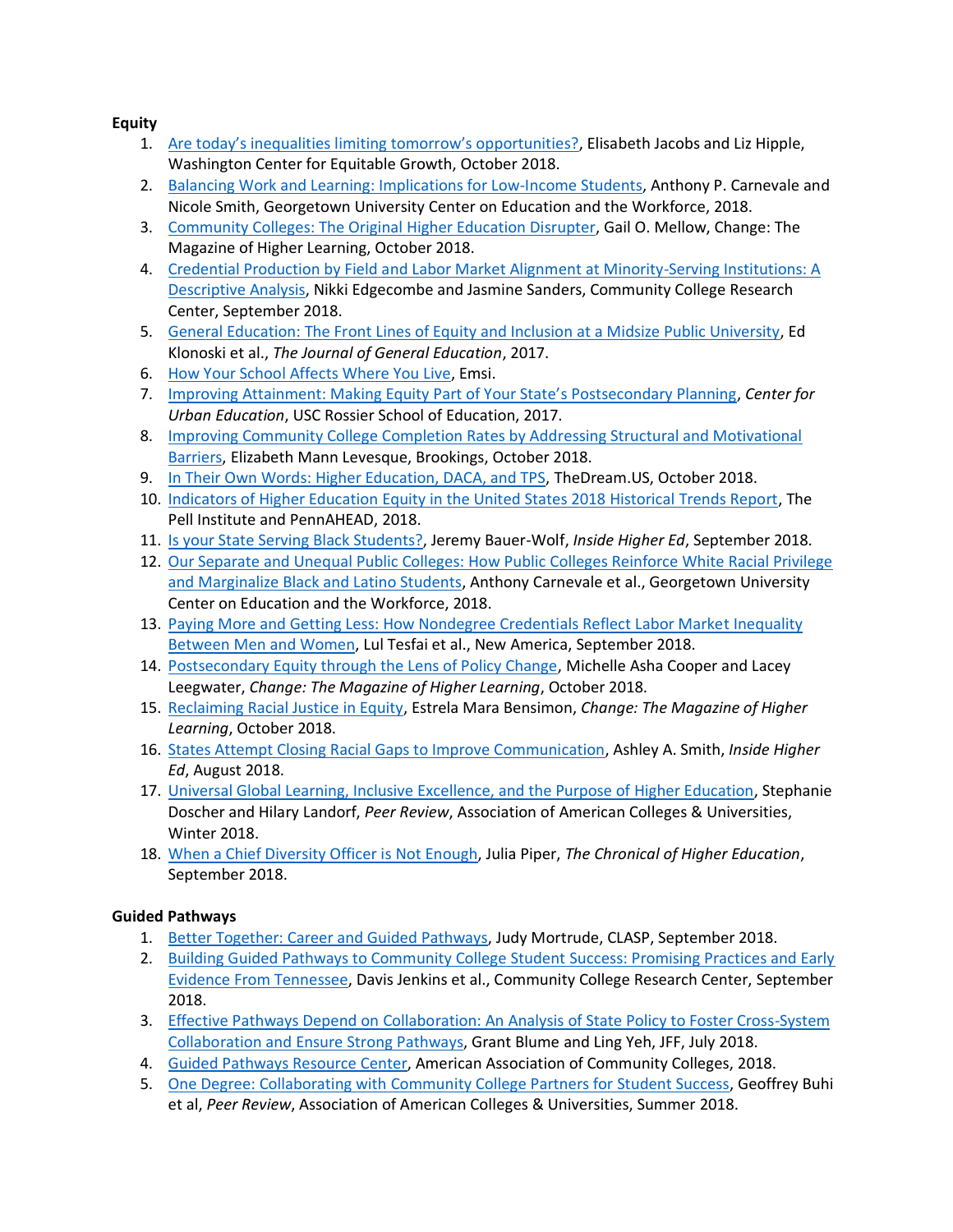## **Higher Education Finance**

- 1. [Driving Better Outcomes,](http://hcmstrategists.com/wp-content/uploads/2018/03/HCM_DBO_Document_v3.pdf) Martha Snyder and Scott Boelscher, HCM Strategists, March 2018.
- 2. [Evaluating the Return on Investment in Higher Education: An Assessment of Individual-](https://www.urban.org/sites/default/files/publication/99078/evaluating_the_return_on_investment_in_higher_education_0.pdf) and [State-level Returns,](https://www.urban.org/sites/default/files/publication/99078/evaluating_the_return_on_investment_in_higher_education_0.pdf) Kristin Blagg and Erica Blom, Urban Institute, September 2018.
- 3. [Financing Pathways for Students and Community Colleges,](https://jfforg-prod-prime.s3.amazonaws.com/media/documents/Finance_.pdf) Nate Johnson, JFF, October 2018.
- 4. [Lessons Learned: A Case Study of Performance Funding in Higher Education,](http://thirdway.imgix.net/pdfs/lessons-learned-a-case-study-of-performance-funding-in-higher-education.pdf) Amy Y. Li, Third Way, October 2018.
- 5. [Outcomes-Based Funding Strategies for Postsecondary Education,](https://www.luminafoundation.org/files/resources/03-obf-strategies.pdf) Lumina Foundation, March 2018
- 6. [Policy Strategies for Pursuing Adequate Funding of Community Colleges,](https://tcf.org/content/report/policy-strategies-pursuing-adequate-funding-community-colleges/) Richard D. Kahlenberg et al., The Century Foundation, October 2018.

## **Holistic Student Supports**

- 1. [Asset Limited, Income Constrained, Employed \(ALICE\) Resources,](https://www.unitedwayalice.org/home) United Way, 2018.
- 2. [Beyond Financial Aid Toolkit,](https://www.luminafoundation.org/beyond-financial-aid) Lumina Foundation, May 2018.
- 3. [Campus Food Pantries: Insights from a National Survey,](https://hope4college.com/wp-content/uploads/2018/10/2018-CUFBA-Report-web3.pdf) Sara Goldrick-Rab et al., The Hope Center for College, Community, and Justice, September 2018.
- 4. [Developing State Policy that Supports Low-income, Working Students,](https://www.clasp.org/sites/default/files/publications/2018/09/2018developingstatepolicythatsupportsstudents.pdf) Amy Ellen Duke-Benfield et al., CLASP, September 2018.
- 5. [Economic Security, Public Benefits, and Post-Secondary Education](https://fundersroundtable.org/2018/09/14/economic-security-public-benefits-and-post-secondary-education-qa-with-jobs-for-the-future/)  Q&A with Jobs for the [Future,](https://fundersroundtable.org/2018/09/14/economic-security-public-benefits-and-post-secondary-education-qa-with-jobs-for-the-future/) Cynthia Liston and David Altstadt, Children, Youth and Family Funders Roundtable, 2018.
- 6. [High School-to-College Transition Courses: A Typology of Design Choices,](https://ccrc.tc.columbia.edu/media/k2/attachments/high-school-college-transition-typology.pdf) Elisabeth A. Barnett, Community College Research Center, December 2018.
- 7. [Holistic Student Supports Redesign Toolkit,](https://www.achievingthedream.org/sites/default/files/resources/atd_hss_redesign_toolkit_2018.pdf) Achieving the Dream, October 2018.
- 8. [Integrated Student Support Services: State Policy Considerations Toolkit,](https://www.achievingthedream.org/resource/17438/integrated-student-support-services-state-policy-considerations) Achieving the Dream, July 2018.
- 9. [Living on Credit? An Overview of Student Borrowing for Non-Tuition Expenses,](https://www.newamerica.org/education-policy/reports/living-credit/) Kim Dancy and Ben Barrett, New America, August 2018.
- 10. [Putting Vocation at the Center of the Curriculum: The Student Experience in CUNY's](https://jfforg-prod-prime.s3.amazonaws.com/media/documents/Vocation_at_Center_of_Curriculum_FINAL.pdf)  [Ethnographies of Work Course,](https://jfforg-prod-prime.s3.amazonaws.com/media/documents/Vocation_at_Center_of_Curriculum_FINAL.pdf) Mary Gatta and Nancy Hoffman, JFF, October 2018.
- 11. [Redesigning Advising With the Help of Technology: Early Experiences of Three Institutions,](https://ccrc.tc.columbia.edu/media/k2/attachments/redesigning-advising-technology-three-institutions.pdf) Hoori Santikian Kalamkarian et al., Community College Research Center, July 2018.
- 12. [The Role of Parental Wealth and Income in Financing Children's College Attendance and](https://www.nber.org/papers/w25144.pdf) Its [Consequence,](https://www.nber.org/papers/w25144.pdf) V. Joseph Hotz et al., National Bureau of Economic Research, October 2018.
- 13. Supporting Community College Completion with a Culture of Caring: A Case Study of Amarillo College, Sara Goldrick-Rab and Clare Cady, Temple University and Wisconsin HOPE Lab, September 2018.
- 14. [Supporting Students Along Their Pathway: Policy Approaches for Addressing Economic](https://jfforg-prod-prime.s3.amazonaws.com/media/documents/Stability_0709184.pdf)  [Insecurities Facing Community College Students,](https://jfforg-prod-prime.s3.amazonaws.com/media/documents/Stability_0709184.pdf) Cynthia Liston, JFF, July 2018.

## **On Ramps and Pathways**

- 1. [College and Career Pathways: A Strategy for State Economic Success,](https://jfforg-prod-prime.s3.amazonaws.com/media/documents/College_and_Career_Pathways-_A_Strategy_for_State_Economic_Success.pdf) JFF, November 2018.
- 2. The College Completion Glass-Half-Full Or Half-Empty?: Exploring the Value of Postsecondary Education, Tiffany Beth Mfume, Rowman & LIttlefield, January 2019.
- 3. [Math Pathways: Expanding Options for Success in College Math,](https://ccrc.tc.columbia.edu/media/k2/attachments/math-pathways-expanding-options-success.pdf) Elizabeth Ganga and Amy Mazzariello, Education Commission of the States, October 2018.